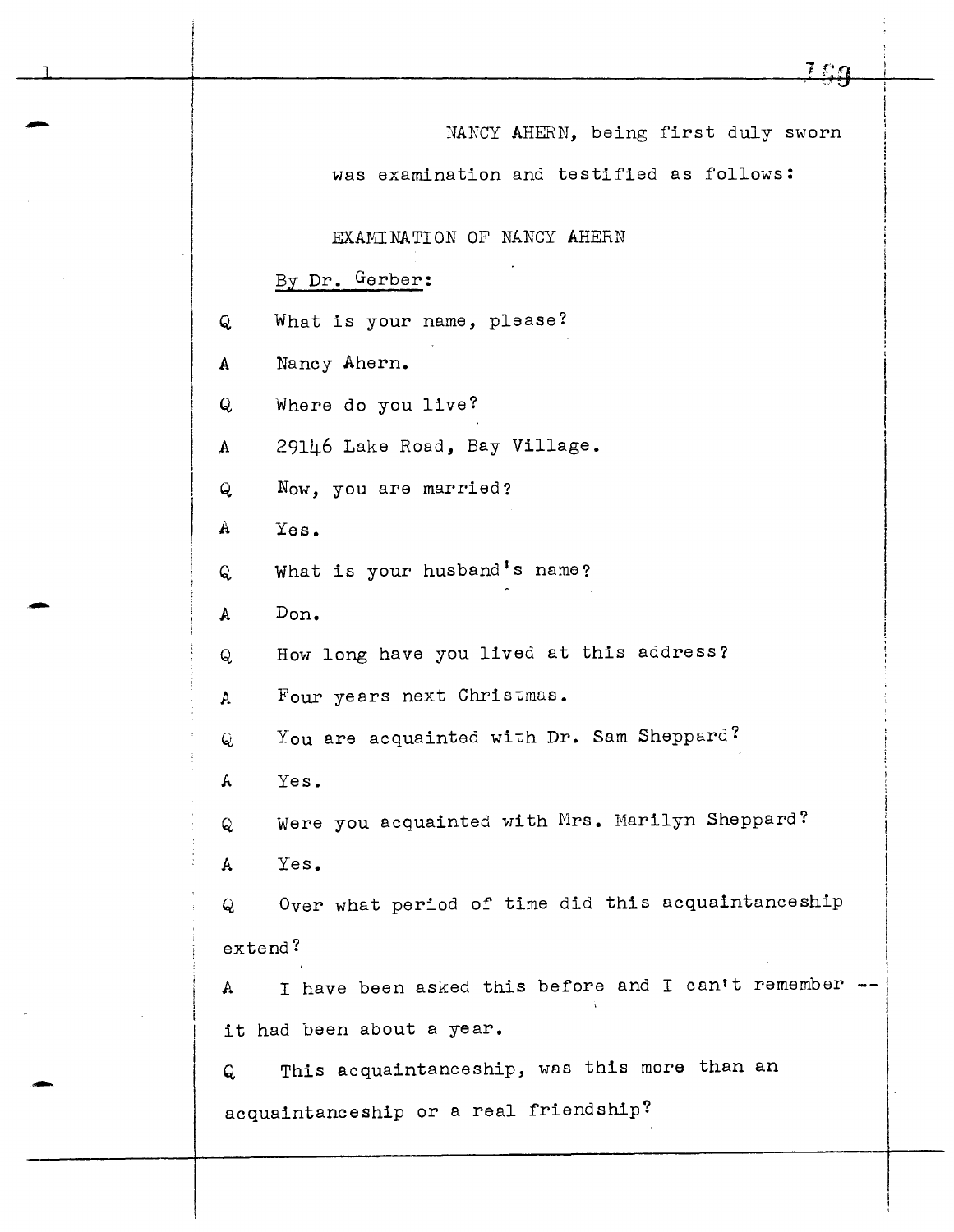A I think so. Q. What? A A real friendship. Q Did you visit, you and your husband, visit their home and they visited your home? A Yes.  $\mathcal{L}$  Now, I want to get to Saturday, July 3rd, of 1954. Will you tell me whether or not you went to Dr. Sam Sheppard's home on that date? A That evening. Q What time?  $A$  Eight o'clock or a little thereafter. Q And who accompanied you? A Dr. Sheppard, my two children, and Mr. Ahern.  $Q$  Had Dr. Sheppard and Mrs. Sheppard been to your home previously? A Yes.  $Q$  what time did they arrive at your home? *A* Around seven o'clock.  $Q$  What did they do at your home? A We had two cocktails before dinner and then we went to the Sheppards' for our dinner. Mrs. Sheppard went ahead to prepare dinner. Q What period of time did she precede you?<br>A About ten minutes, fifteen at the most. *A* About ten minutes, fifteen at the most.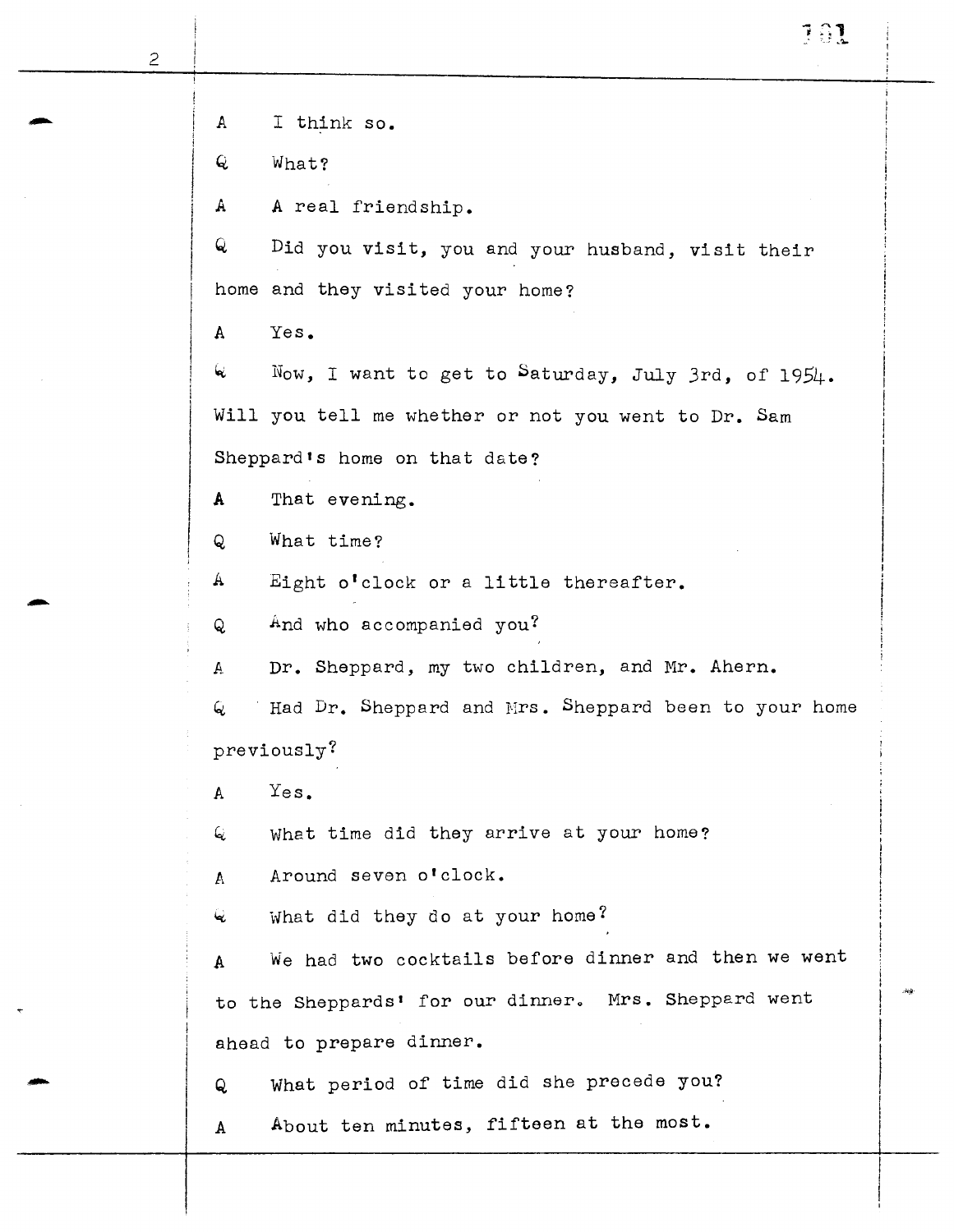Q What time did you eat? A About 8:30 I would say. Q At that time who was at the dinner? A Dr. Sheppard, Mrs. Sheppard, Mr. Ahern and myself. The three children ate their dinner in the kitchen and we ate on the porch.  $Q$  How old are your children? A 9 and 7. Q Is that two boys, or a boy and a girl? A The boy is  $9$  and the girl is  $7$ . Q Now, can you recall what time you completed the dinner? *<sup>A</sup>*It must have been a little after ten o'clock. We sat and talked at dinner for a while. Q Then what happened? A Then Mr. Ahern took the children home, and we have two German Shepherds, and he went home so he could put the dogs in, with children, and Mrs. Sheppard and myself went out in the kitchen to clean up the dishes. Dr. Sheppard sat down to watch television. Mr. Ahern came and when we

""; *:* : :-;

had finished the dishes we all sat down and watched television.

 $\mathcal{L}$  Now, how long did it take you to do the dishes? A We only cleaned them off to get them ready for the dishwasher. We probably were through at -- Ann Southern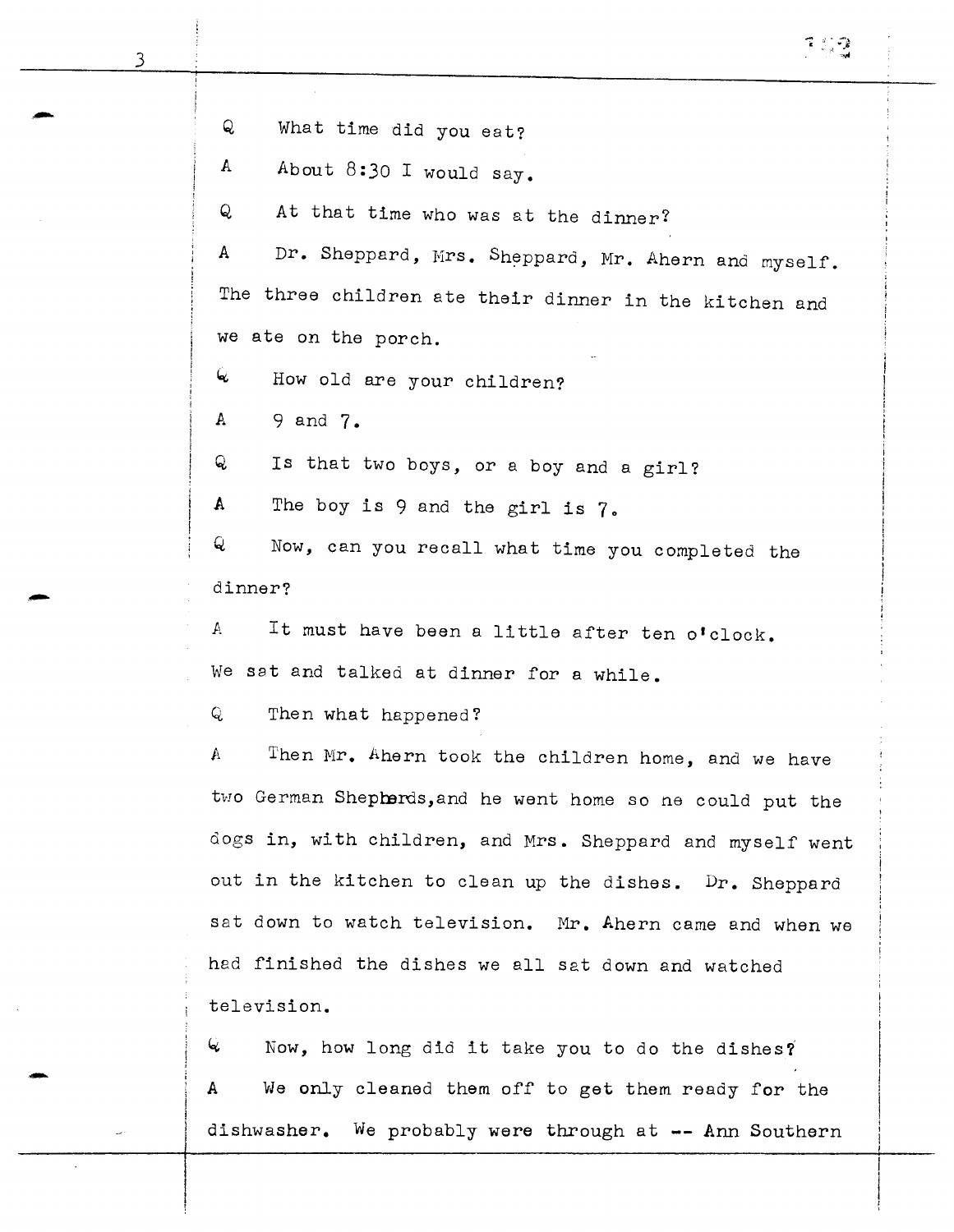-

was on the television and I don't know what time she is on that particular night, but it must have been some place before eleven o'clock.

Q You were through with the dishes in order to view Ann Southern, is that the idea?

A Well, no, Mrs. Sheppard finished putting the rest of the things in the dishwasher and-I came in the living room and we looked up the television schedule and then she came in and joined us, and Mr. Ahern.

Q When you say "she came," who were there then watching the television?

 $A$  Dr. Sheppard and I went in the living room, and then in a few minutes Mrs. Sheppard came in and Mr. Ahern came back from our house. Is that right, I mean, does that answer it?

 $\zeta$  Yes. Dr. Sheppard came from the porch?

A Yes.

Q And you came from the kitchen, is that what you are telling me?

*<sup>A</sup>*Yes. He came in from the porch and went in the living room. As a matter of fact, he left for a few minutes to go into the garage and get some glue to fix young Chip's airplane, and he was fixing the airplane and talking to young Chip when I came into the living room.

Q How long did this take, to get the glue?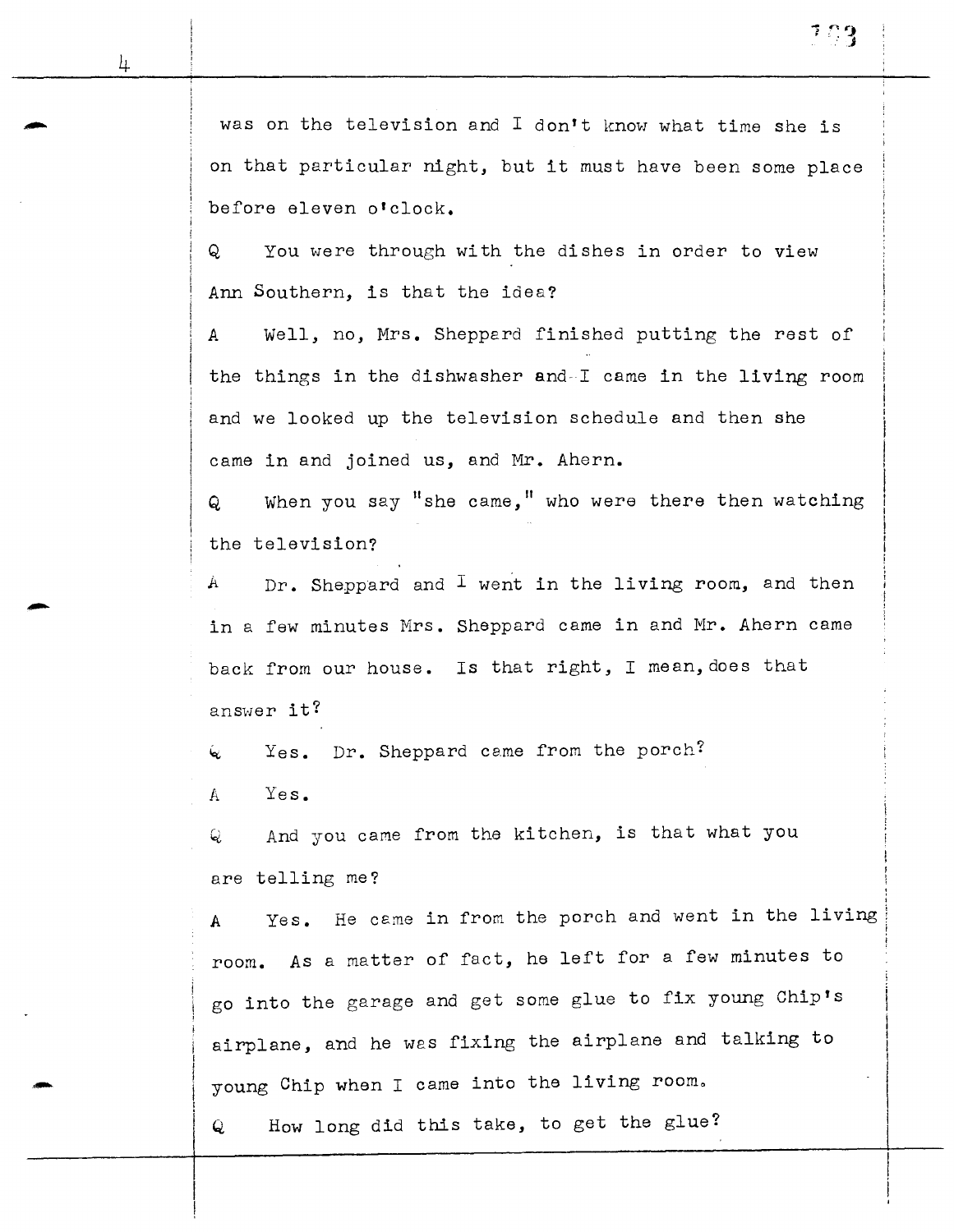| $\mathbb{A}$<br>A matter of two minutes. He went right out and     |  |  |  |  |
|--------------------------------------------------------------------|--|--|--|--|
| came right back in again.                                          |  |  |  |  |
| Q<br>Now, what kind of an evening was this, was it cool            |  |  |  |  |
| or was it warm?                                                    |  |  |  |  |
| $\mathbf{A}$<br>Yes, it was rather chilly because I shut the door  |  |  |  |  |
| to the porch when $I$ brought the last of the dishes in,           |  |  |  |  |
| and the waves were rolling in quite hard.                          |  |  |  |  |
| Q<br>How were you attired at that time, what sort of               |  |  |  |  |
| clothes did you have on?                                           |  |  |  |  |
| I had shorts and a sport jacket and a blouse.<br>A                 |  |  |  |  |
| Did you borrow any jacket from the Sheppards?<br>Q                 |  |  |  |  |
| $\mathbf{A}^{\top}$<br>$No.$ I wore my own jacket down there.      |  |  |  |  |
| $\mathbf{Q}$<br>Did your husband borrow any jacket?                |  |  |  |  |
| Yes, when we went out on the porch Mr. Ahern, when<br>$\mathbb{A}$ |  |  |  |  |
| I went in to get the dessert I got Mr. Ahern a jacket out          |  |  |  |  |
| of the closet, and it was a -- do you want to know what            |  |  |  |  |
| it was?                                                            |  |  |  |  |
| Yes.<br>Q                                                          |  |  |  |  |
| It was a red sport jacket with a school letter on it,<br>A         |  |  |  |  |
| and it had tan leather sleeves, and I put that around his          |  |  |  |  |
| shoulders, and at the same time Dr. Sheppard went in and           |  |  |  |  |
| got his brown corduroy coat and put it around him.                 |  |  |  |  |
| To put around him or wear it?<br>Q                                 |  |  |  |  |
| Wore it, wore it.<br>A                                             |  |  |  |  |
| Now, how was Mrs. Sheppard dressed that evening?<br>Q              |  |  |  |  |
|                                                                    |  |  |  |  |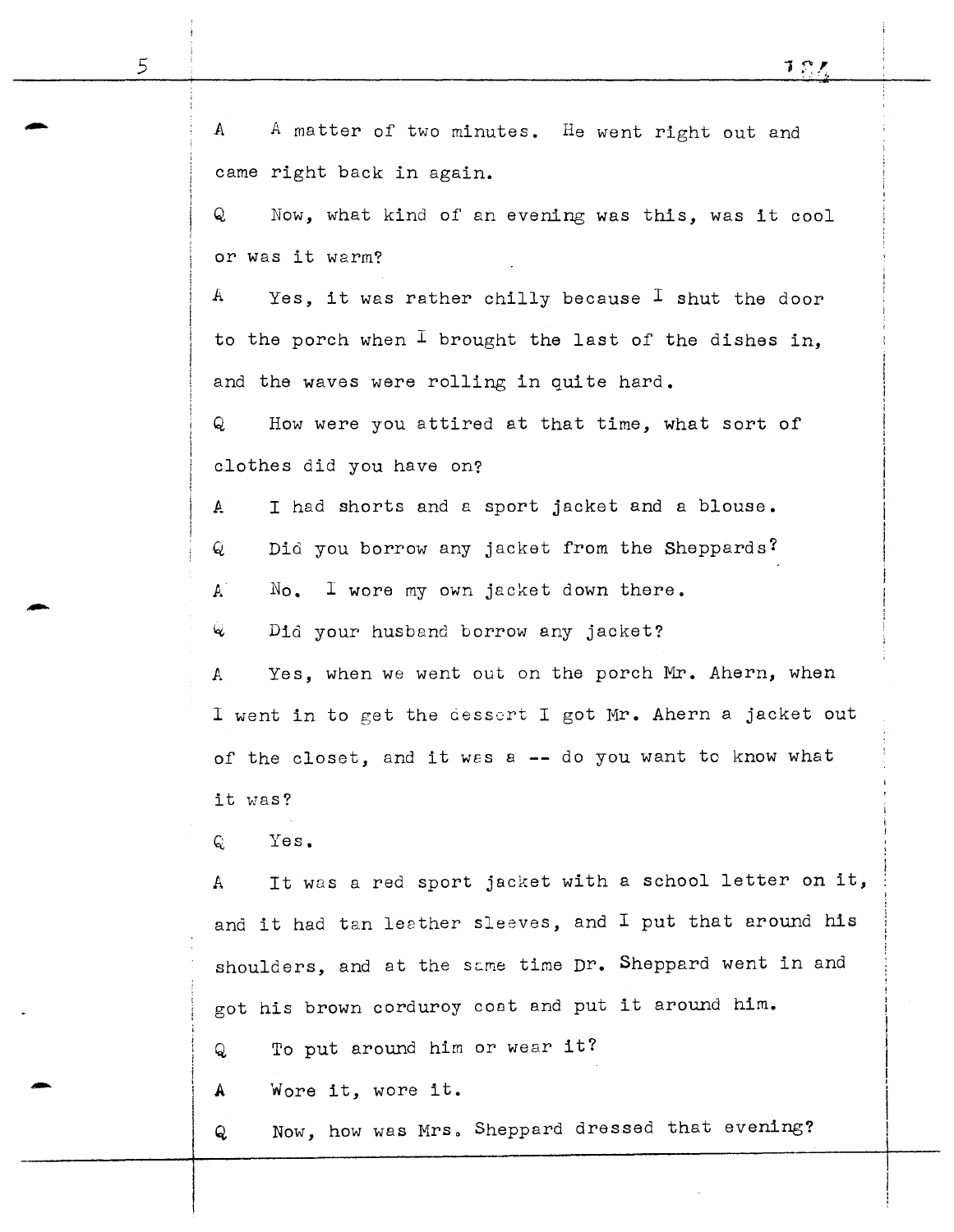-

 $\mathcal{L}$  What was this shirt like?

 $A$  Well, the best I can remember, it had a pointed collar, very much like a man's shirt, and I think it had long sleeves.

Q This was checked?

*<sup>A</sup>*Oh, no, no. The shirt that she had on was blue, plain blue, light blue, and the jacket was blue and white and black check, or something like that. Mine was checked, also.

Q Was this similar to a man's shirt?

*<sup>A</sup>*Yes, but a small size, of course.

 $Q$  Were the sleeves rolled or up or were they down?

A It seemed to me that they were rolled up. But I assume, when she put her jacket on she probably put them down.

Was this the type of shirt the tail of which is worn on the outside or worn on the inside of the belt?

A I think one that could be worn either way.

 $Q$  + How was it worn that night?

 $A$  I think it was outside.

Q What sort of shoes did she have on?

A I don't remember her shoes. But in talking it over with Mr. Ahern -- well, you don't want to know that?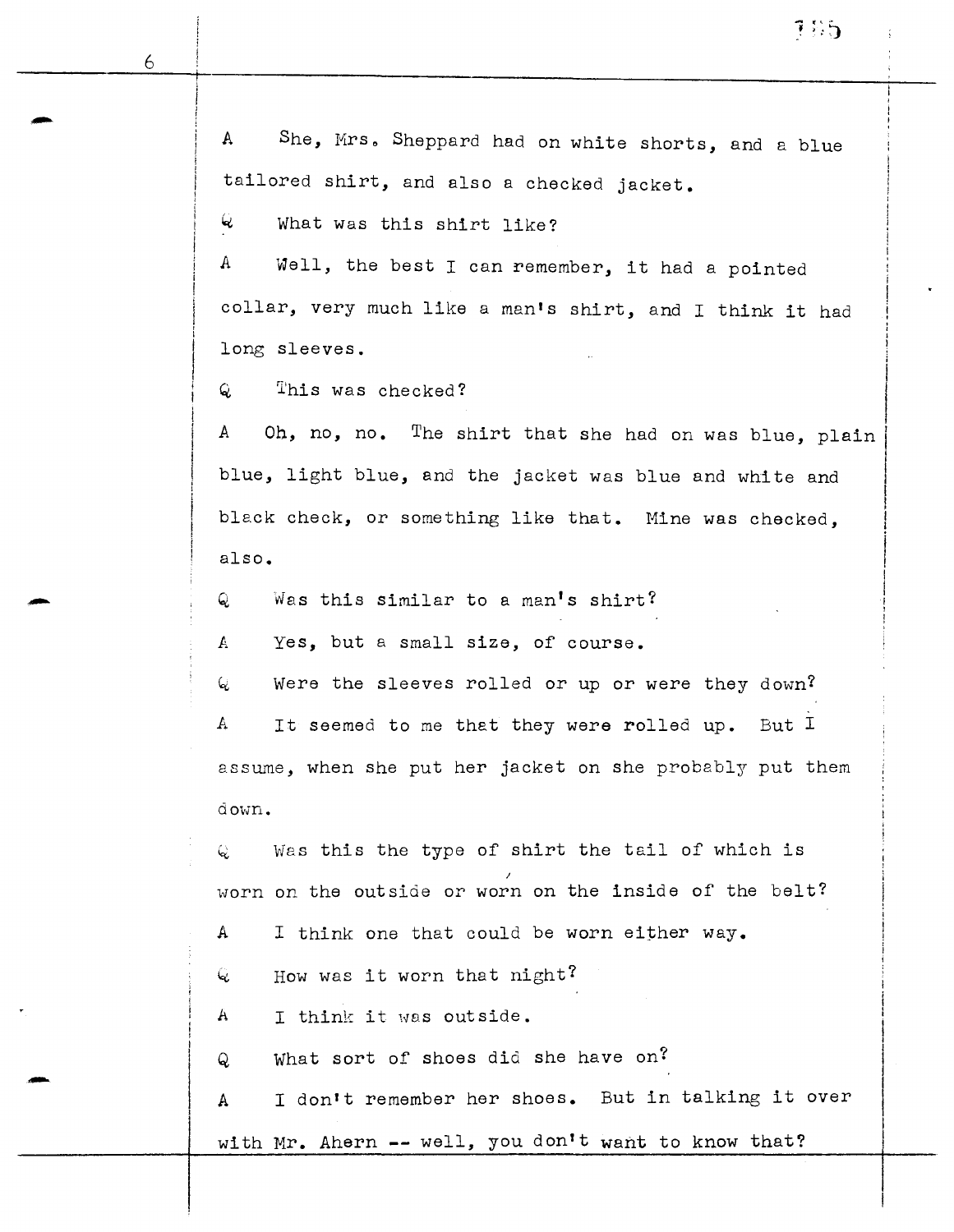7

-

-

Q Go ahead, tell us.

A Well, we recall that she had on white moccasins.

Q And socks?

A I don't think so.

 $\mathcal{L}$  No stockings or socks?

A No. I don't remember any socks, anyhow.

Q Did she have a sweater of any kind?

*A* No. She may have had a sweater on under her jacket, but I don't remember her having a sweater on. I think just the jacket over the shirt.

Q Her outer garments were the shorts, the shirt, and the jacket and the shoes?

A Yes.

*Ci* You didn 1 t happen to see her under garments of any kind?

*l•* lio.

 $Q$  Now, can you relete in your own fashion just what happened after you went into the living room to watch television?

A When Mr. Ahern came back and we all decided we would watch the movie, i·.rs. Sheppard and I had rather hoped we could go to a movie, but when we finished dinner it was too late to *go,* and we had decided we couldn't get a baby-sitter at such a late day, hour, rather, then when she joined us in the living room,  $Dr$ . Sheppard and she

 $\mathbf{I}$  $\mathbf{I}$ 

I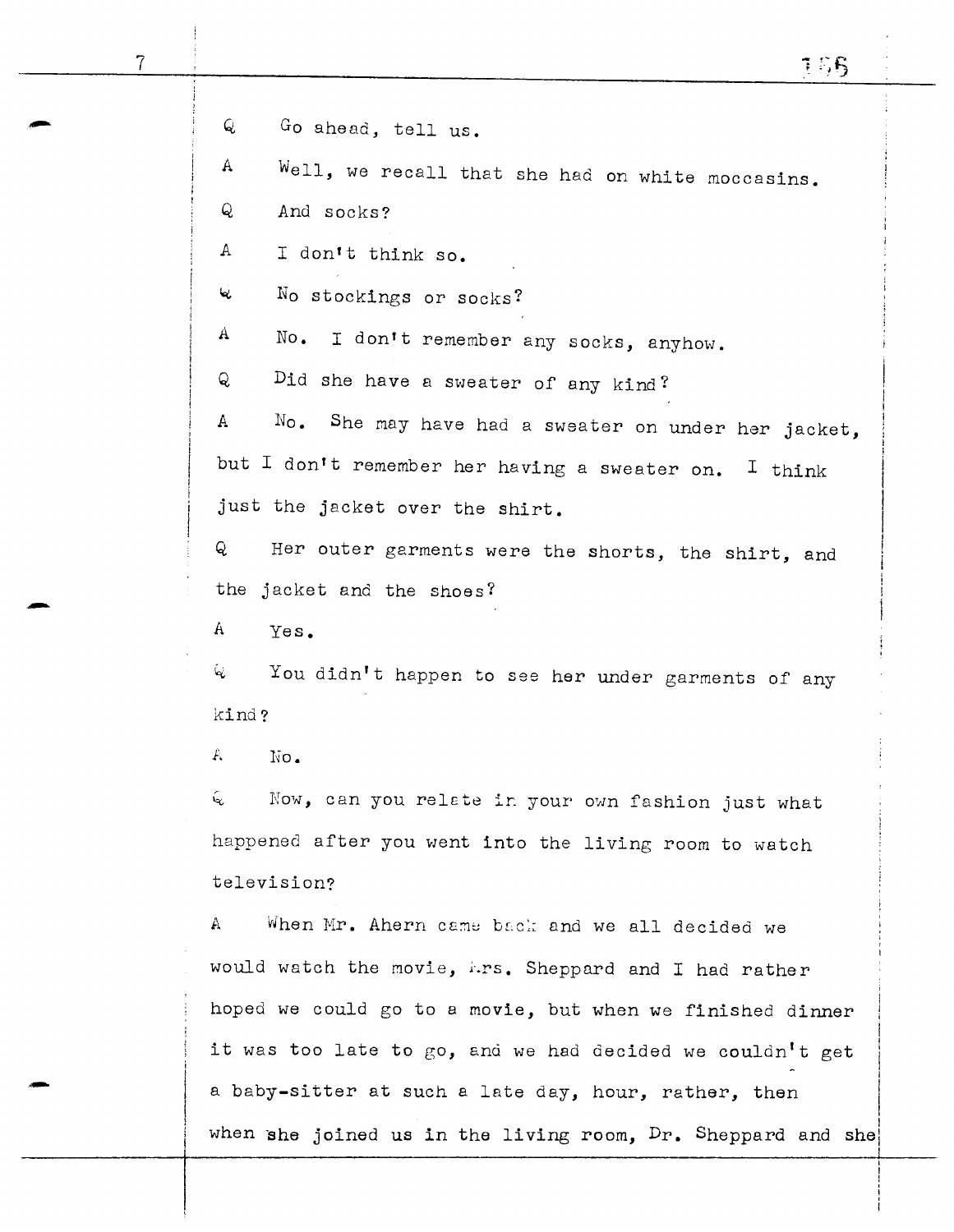sat in the big red chair that is in front of the television, and Mr. Ahern and I sat on the west side of that chair. and for the first part of the show I sat on Mr. Ahern's lap for a few minutes, and then  $I$  brought the other armchair up alongside and we sat and watched the television movie, and thought it was a bit dull. But we decided that we would stick it out to the end and see if it improved a little. Towards the end of the movie, I would say half-way through, Dr. Sheppard who had had a I  $\vert$  $\vert$  $\mathbf{I}$  $\vert$ I I I  $\vert$ very tough day said he thought he would go lie down on the I I couch. So he went over on the couch which was to my right, and to Mrs. Sheppard's left, he lay down with his head facing the television and dropped off to sleep with his head on the pillow, on his stomach, sort of watted up under his head, the pillow, rather. Then towards the end the movie began to improve for a few minutes and  $M$ rs. Sheppard said to Dr. Sheppard, "Sam, wake up, see the rest of the movie, it might be good." And I turned around and looked, too, because he was right to my right, and he put his head up and very drowsy-eyed,and looked for a few minutes and said, "Oh, it is not going to be any good," and put his head down and he went back to sleep. So when the movie was over, or a few minutes before it was over, Mr. Ahern and I looked at Mrs. Sheppard and she looked sort of drowsy, was sort of trying to keep her eyes

-

-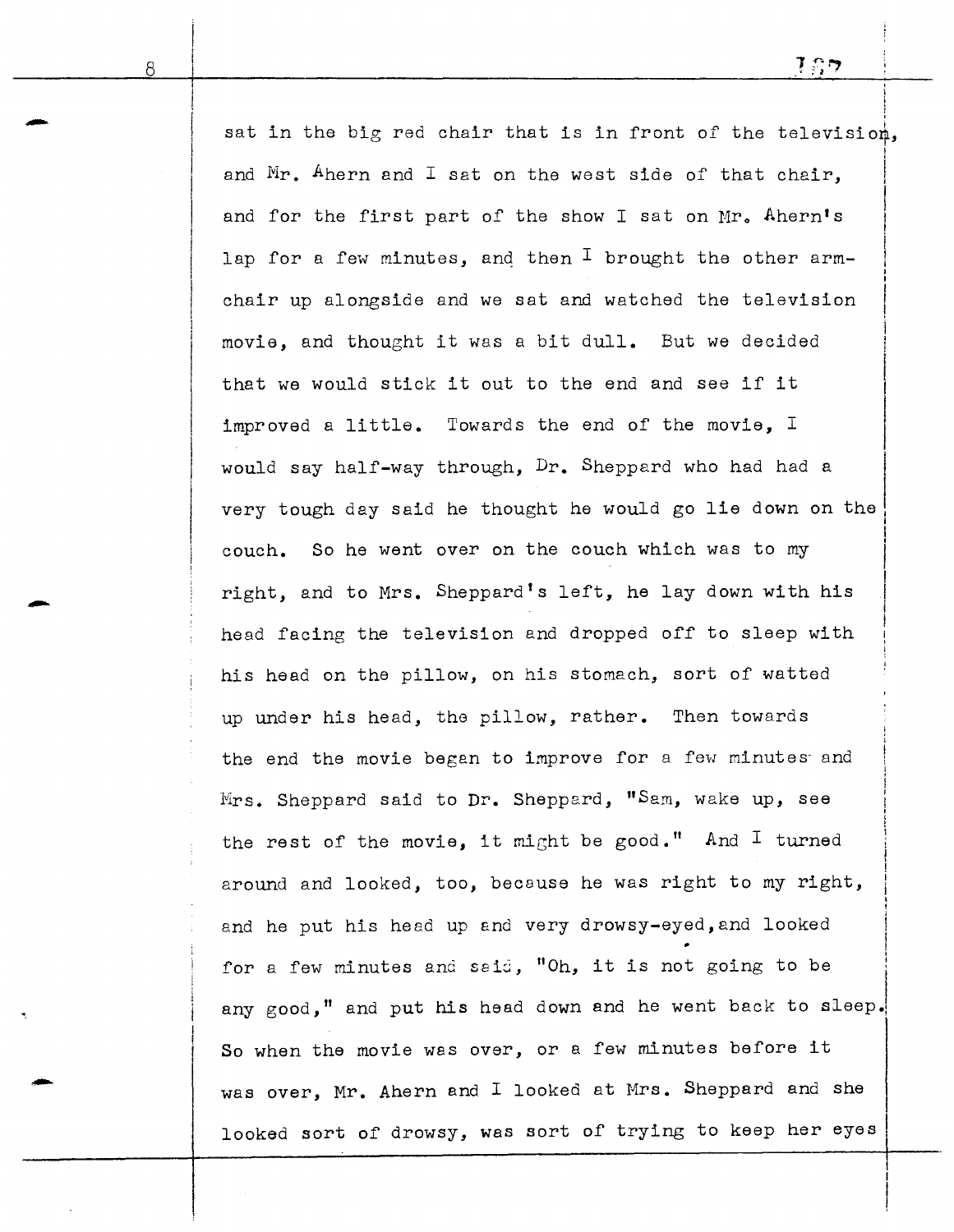i I I I

I I

I

 $\overline{\phantom{a}}$ 

 $\vert$  $\vert$ '

*open,* because of having company I suppose, and I suggested to Mr. Ahern that it would be a good joke on them if we sneaked out and didn't wake them up. But the minute we got up out of our chair when the movie was over, Mrs. Sheppard immediately woke up and popped up out of her I chair and saw us to the door. When we left, Dr. Sheppard  $\big\}$ was sleeping very soundly, as far as either one of us could I see, and had been for I don't know exactly how long, but it would seem to me it would have been *15,* 20 minutes or half an hour. Then Mrs. Sheppard saw us to the door, and I am sorry now that we didn't see whether the door was locked or not when she shut it, but you don't do those things when you figure there is a man in the house. And we told her to hurry ana run up to bed real quickly before she got wide awake, and we jumped in the car and went home. And that's it.

What time was this? 6.

*A* v~ell, the movie, I *e.* ssume, was over I at twelve o <sup>1</sup> clock <sup>1</sup> <sup>1</sup> I am not just sure, or 12:05. I suppose that can be checked, I really don't know, but we left before the commercial came on.

Q What station were you watching?

A Well, that is a pretty good question. I don't know. Whatever station Strange Holiday was on.

Q Strange Holiday. When Dr. Sheppard went over to lie

-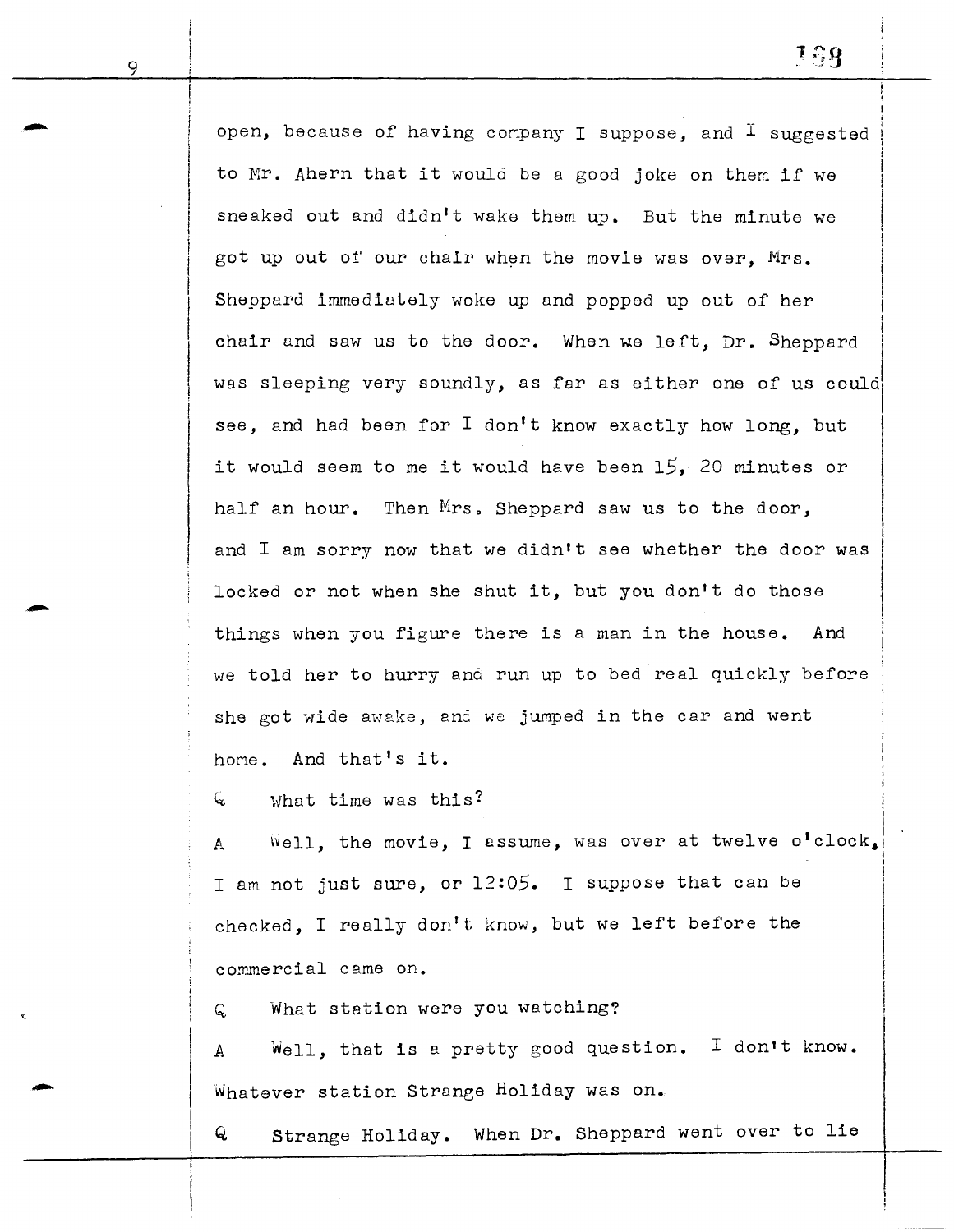|                               | down and go to sleep, what did he have on?               |  |
|-------------------------------|----------------------------------------------------------|--|
| A                             | He had on his, the same trousers $--$ shall $\perp$ go   |  |
| through what they were again? |                                                          |  |
| Q                             | Yes, go ahead.                                           |  |
| A                             | Brown and white or tan and white cord trousers,          |  |
|                               | white sweat socks and loafers, white T-shirt and a brown |  |
|                               | corduroy jacket.                                         |  |
| Q                             | Was he wearing that when we went to sleep?               |  |
| A                             | He was, and when we left.                                |  |
| Q                             | He was wearing that when you left?                       |  |
| A                             | Yes.                                                     |  |
| Q                             | Did he have a wrist watch?                               |  |
| A                             | I don't know. I have tried several times to recall.      |  |
| k.                            | Did he have a key chain?                                 |  |
| A                             | I don't know that either.                                |  |
| Q                             | Did he have a ring?                                      |  |
| A                             | You don't want me to assume?                             |  |
| Q                             | No.                                                      |  |
| Λ                             | I don't know whether he had them on or not.              |  |
| ĺφ,                           | Did Mrs. Sheppard have on a watch?                       |  |
| А                             | I don't know, but I know she always wore one.            |  |
| Q                             | She always wore one?                                     |  |
| A                             | Every time I saw her.                                    |  |
| Q                             | What sort of a watch was this?                           |  |
| $\mathbb{A}$                  | A small gold watch.                                      |  |

10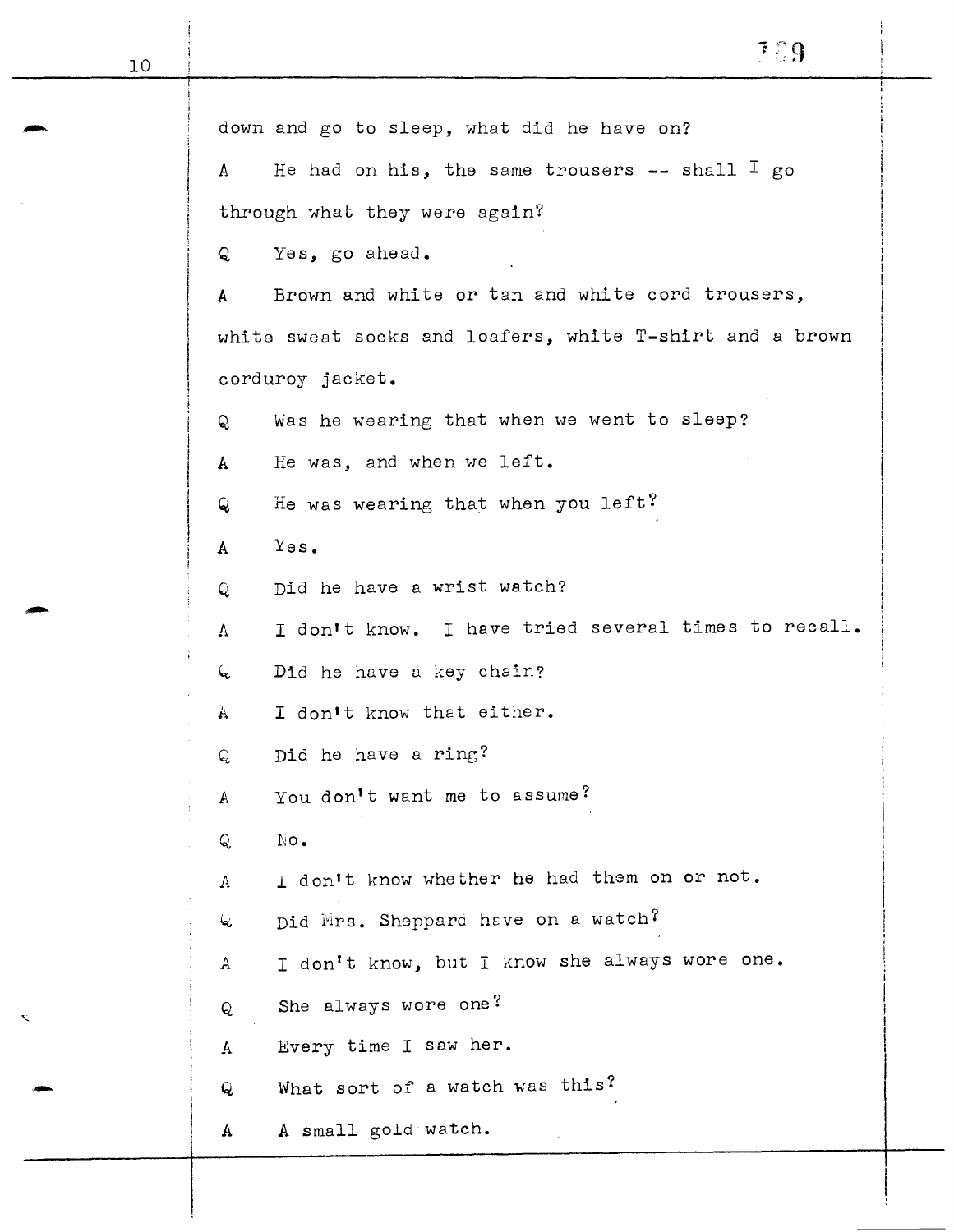| 11 |                                                                     |
|----|---------------------------------------------------------------------|
|    |                                                                     |
|    | Was it round?<br>Q                                                  |
|    | Square.<br>A                                                        |
|    | Q<br>Square?                                                        |
|    | Yes.<br>A                                                           |
|    | Q<br>Did she have any rings on?                                     |
|    | I don't know, but she always did wear her wedding<br>$\mathbf{A}$   |
|    | ring and her engagement ring.                                       |
|    | Q<br>She always, that was part of her costume, was it,              |
|    | the wedding ring?                                                   |
|    | Yes, but by the same token she might not have had<br>$\mathbf{A}$   |
|    | it on in that she had been playing golf yesterday, the              |
|    | day before, rather, and of course you do take your rings            |
|    | off when you play golf. Now, that would be the only                 |
|    | reason I could think for her not having them on.                    |
|    | Have you had any other occasions to be in the<br>Q                  |
|    | Sheppard home under the same conditions?                            |
|    | Yes.<br>Á                                                           |
|    | Did Dr. Sheppard go to sleep on those occasions?<br>Q               |
|    | Yes, very often. He was quite a hard working man.<br>A              |
|    | It was, then, characteristic of him?<br>Q                           |
|    | Yes. He had a very good appetite.<br>$\mathbf{A}$                   |
|    | Wait a minute.<br>Q                                                 |
|    | What I meant was he had a very good appetite and he<br>$\mathbb{A}$ |
|    | most always got sleepy after dinner.                                |
|    | You are telling me that you usually ate late, is<br>Q               |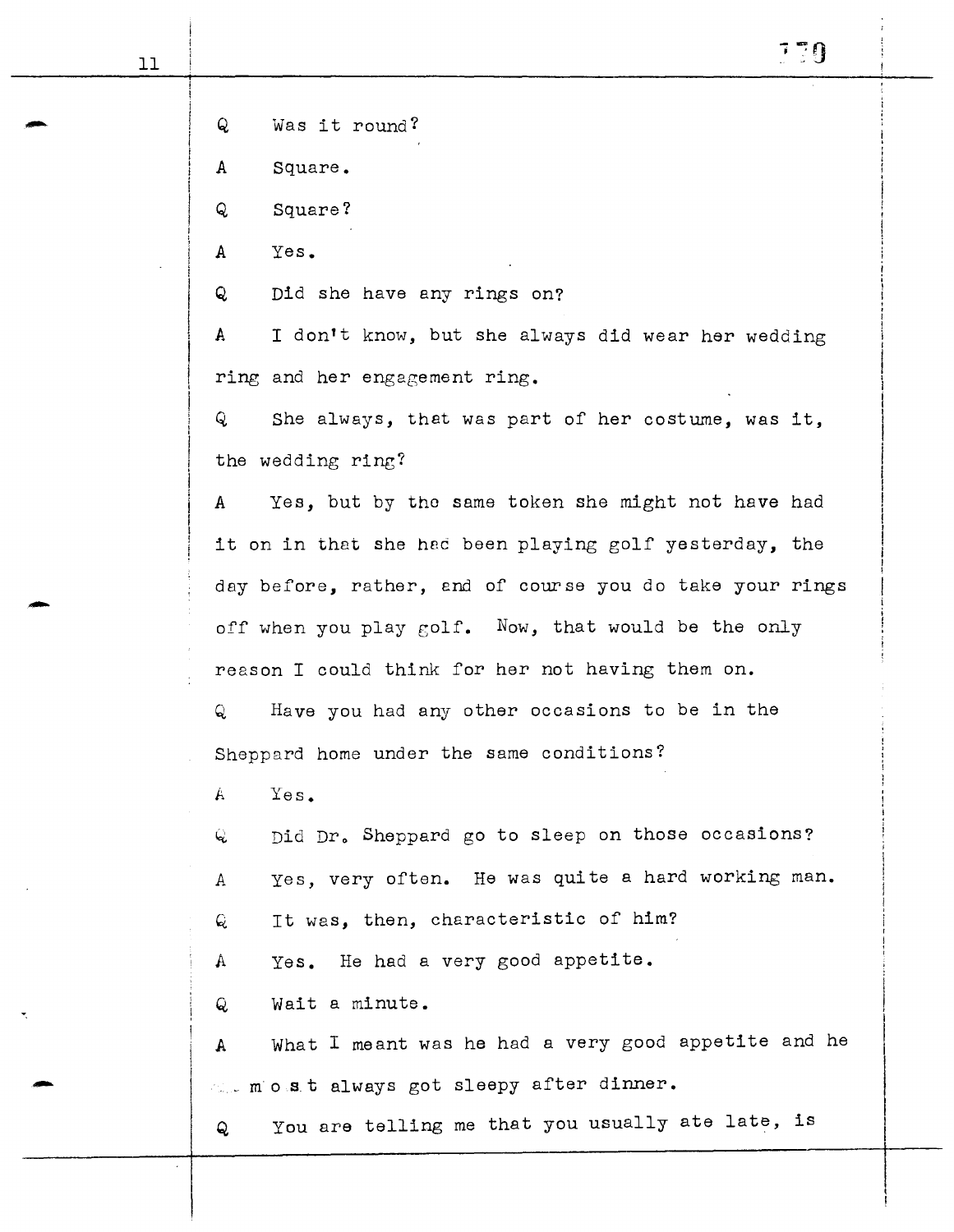$\begin{array}{|c|c|c|}\n\hline\n\text{that it?}\n\end{array}$ A We did when we were swimming or water-skiing or playing badminton or something like that. The children, we often fed them earlier.  $Q$  Had he gone to sleep on this couch on previous occasions? A Yes. Q Had he gone to sleep on this couch on previous occasions? .A Yes. Q Would he go to sleep in your home? A Yes. Q Would you say you and Marilyn, all four of you, were rather confidential, sociable? A we were very good friends. Q Very good friends? A Yes. 4 Did she ever confide in you? A Yes. Q Did she tell you things that she wouldn't tell other people? <sup>A</sup>Oh, I don't imagine so. 4 Did she tell you that she was pregnant?  $\begin{array}{c|cc} & \mathbf{\mathsf{Q}} & \mathbf{\mathsf{Did}} \end{array}$ <br>  $\begin{array}{c|cc} & \mathbf{\mathsf{Q}} & \mathbf{\mathsf{Qid}} \end{array}$ Q When did she tell you that she was pregnant?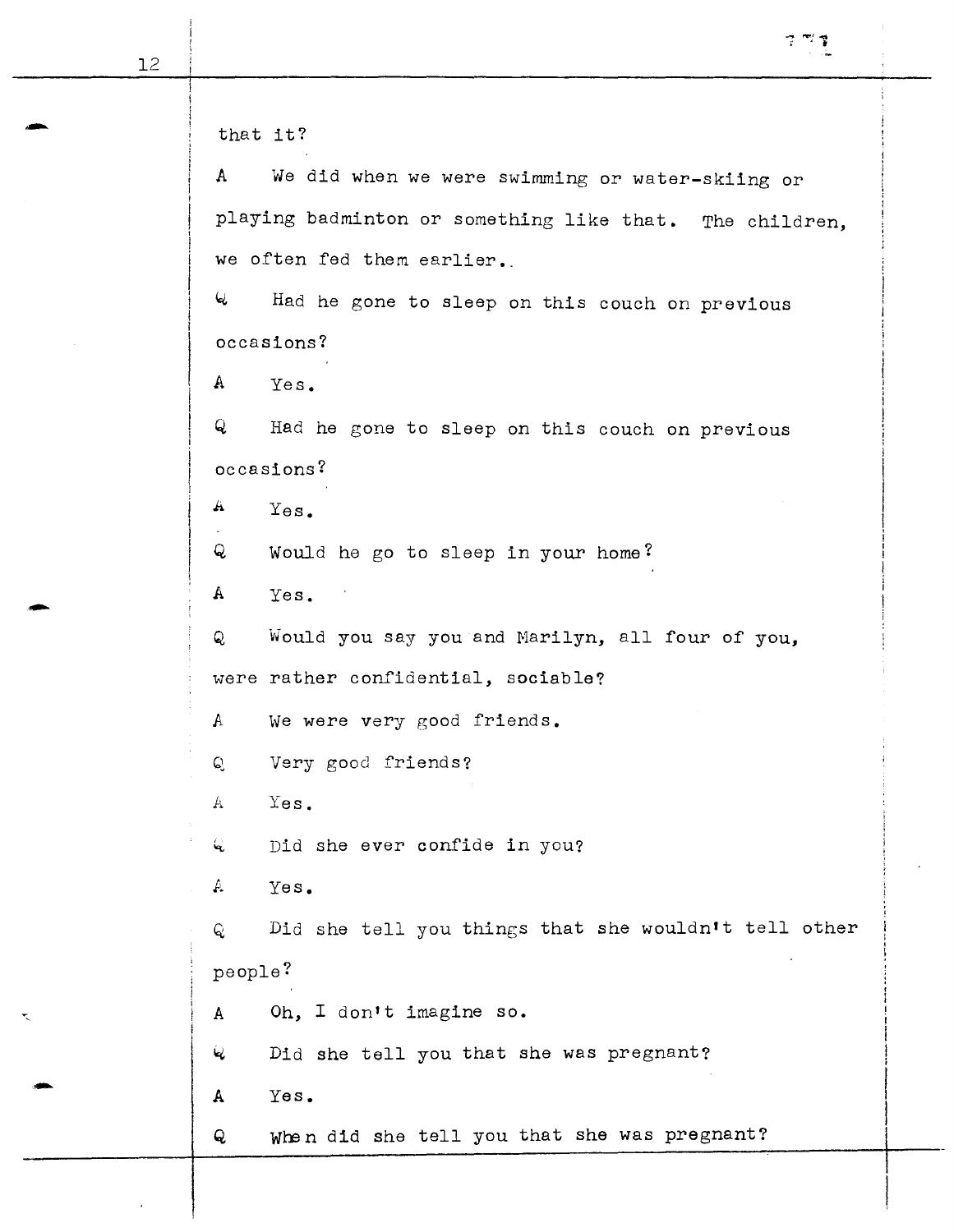-

|   | ú |
|---|---|
| s |   |
|   | ÷ |
|   | ۰ |

| A |  |  |  | About two weeks before that. |  |
|---|--|--|--|------------------------------|--|
|---|--|--|--|------------------------------|--|

 $Q$  Two weeks before July  $\mu$ th?

A Yes. I say about two weeks.

 $Q$  Can you recall the circumstances?

A Yes. We were going to dinner at the Country Club, Dr. and Mrs. Sheppard and their young son, were going to a buffet supper. I wasn't quite ready and Mrs. Sheppard came upstairs while I finished powdering my nose and I remarked about what an attractive dress she had *on,* and she said didn't I think it was just a little bit *snug,*  and <sup>I</sup> said why no, I didn't think so. And she said, "I fill it out quite well, don't you think?" and then she told me. And I hadn't thought about it. I hadn't known about it before.

Q Who was present?

A Just myself.

Q Just the two of you?

A In my bedroom, yes.

 $\omega$  bid she tell you when she expected the baby?

A No.

 $Q$  Didn't she say how many months she had been pregnant? A Yes.

Q What did she say?

A Four months.

Q Did she tell you when she found out that she was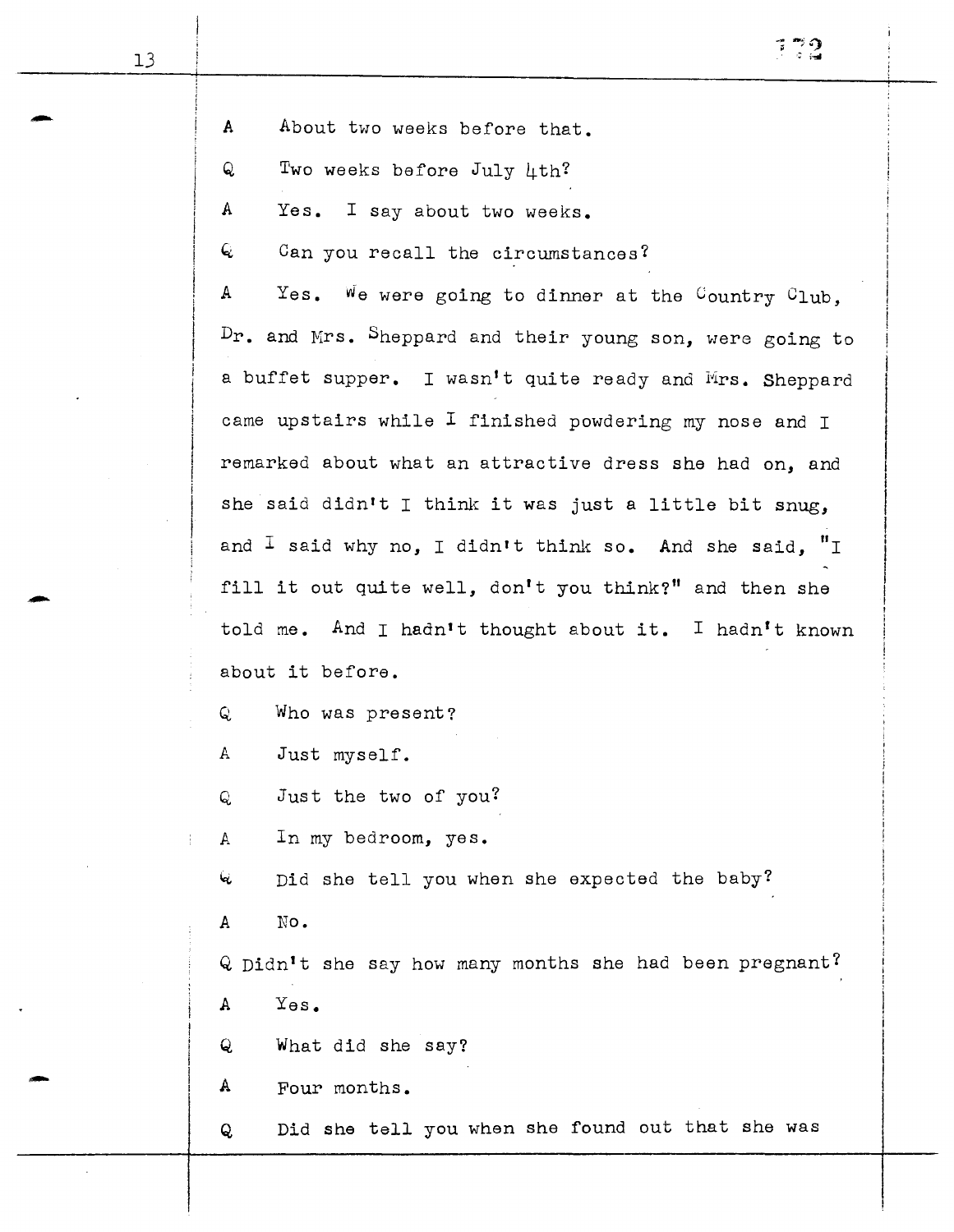ᆚ

-

pregnant? A No. Did she tell you who her doctor was for her pregnancy? Q. I A No. Q Did she tell you who had made the examination for her pregnancy? A No. I never asked. ! I Q Most people are always proud of their obstetricians, I  $\vert$ aren't they?  $\begin{array}{rcl} \mathtt{A} & & \mathtt{Well,}\ \mathtt{second}\ \mathtt{b} & & \mathtt{are}\ \mathtt{a}\ \mathtt{ifferent}\ \mathtt{than}\ \mathtt{firsts} \end{array}$  $\vert$ You don't talk about it quite as much. I I I  $Q$  Now, did she ever tell you, ever confide to you any other things? A  $\quad$  No, nothing that I can think of that would be really pertinent.  $Q$   $Did$  she ever get confidential with you?  $A$  I don't think any more confidential than she did any friends. You will have to ask me something, I don't know just how confidential you mean. Q bid you talk to each other on the telephone frequently i ! during the day? A Not frequently during the day, but we talked to each other at least three or four times during the week. Q Did you go over to her house three or four times a week, and she would come to your house three or four times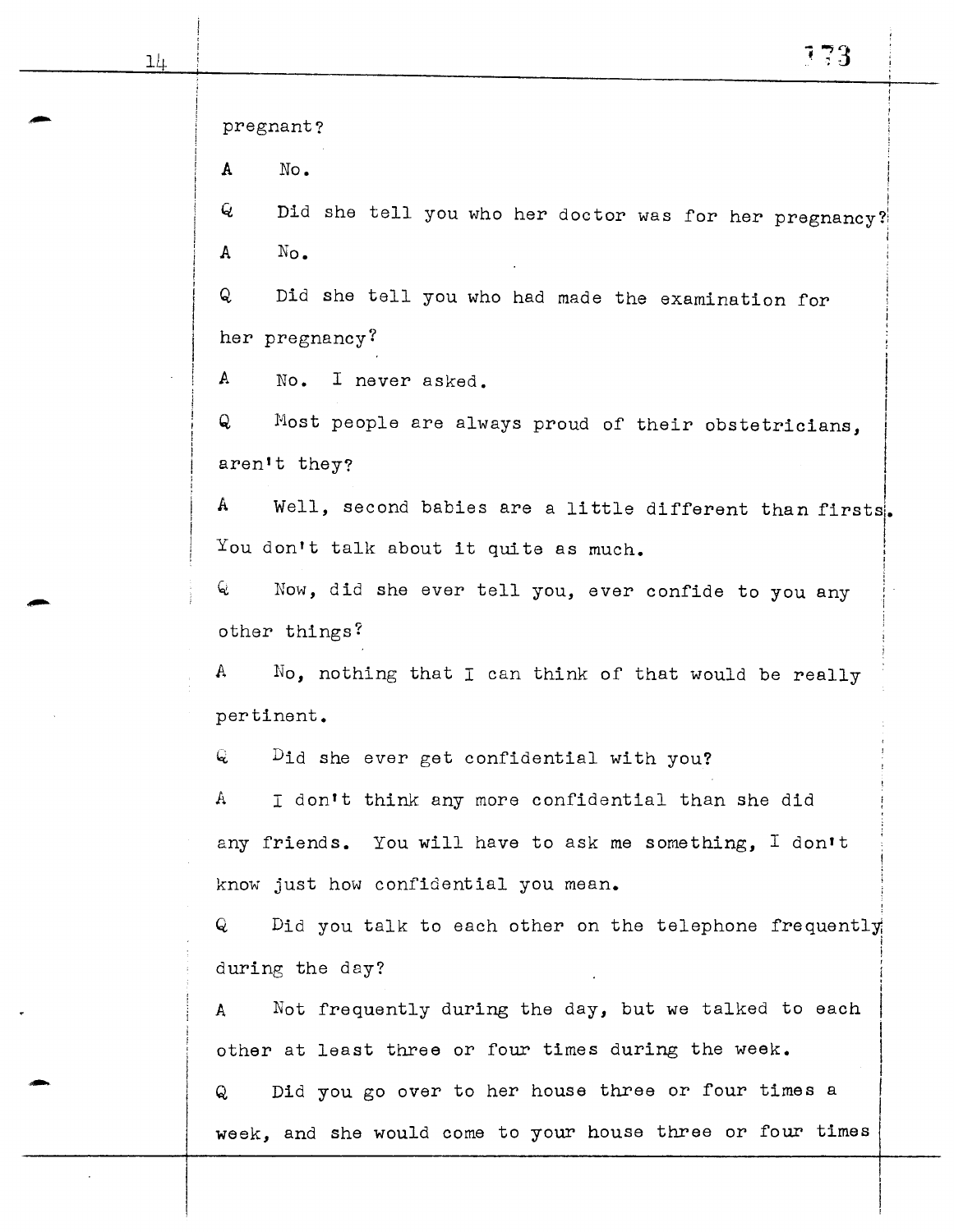a week?  $A$  No, only when we had something to go for. Not that often, probably, but we saw each other often. Q You saw her alone on occasions? A Oh, yes. Q Without either of your husbands being around? A Oh, yes. Q Did she ever tell you how she was getting along, what she thought of married life? A Yes.  $Q$  What did she tell you?  $h$  What sort of thing would you like to know? <sup>Q</sup>I don't know, just tell me. Did she ever tell you whether or not she had any difficulties being married to a doctor, whether a doctor's wife leads a life of --A Oh, yes. Q What did she say?  $A$  Well, that after all this time she had sort of begun to get used to it, having to be gone often. Mrs. Sheppard hated to be alone in the house. She didn't like being alone because she had a rather lonesome childhood and she didn't like very much being alone, and she just never quite got used to nights when Sam had to be gone on a case or on something, and she always was rather nervous until he got home.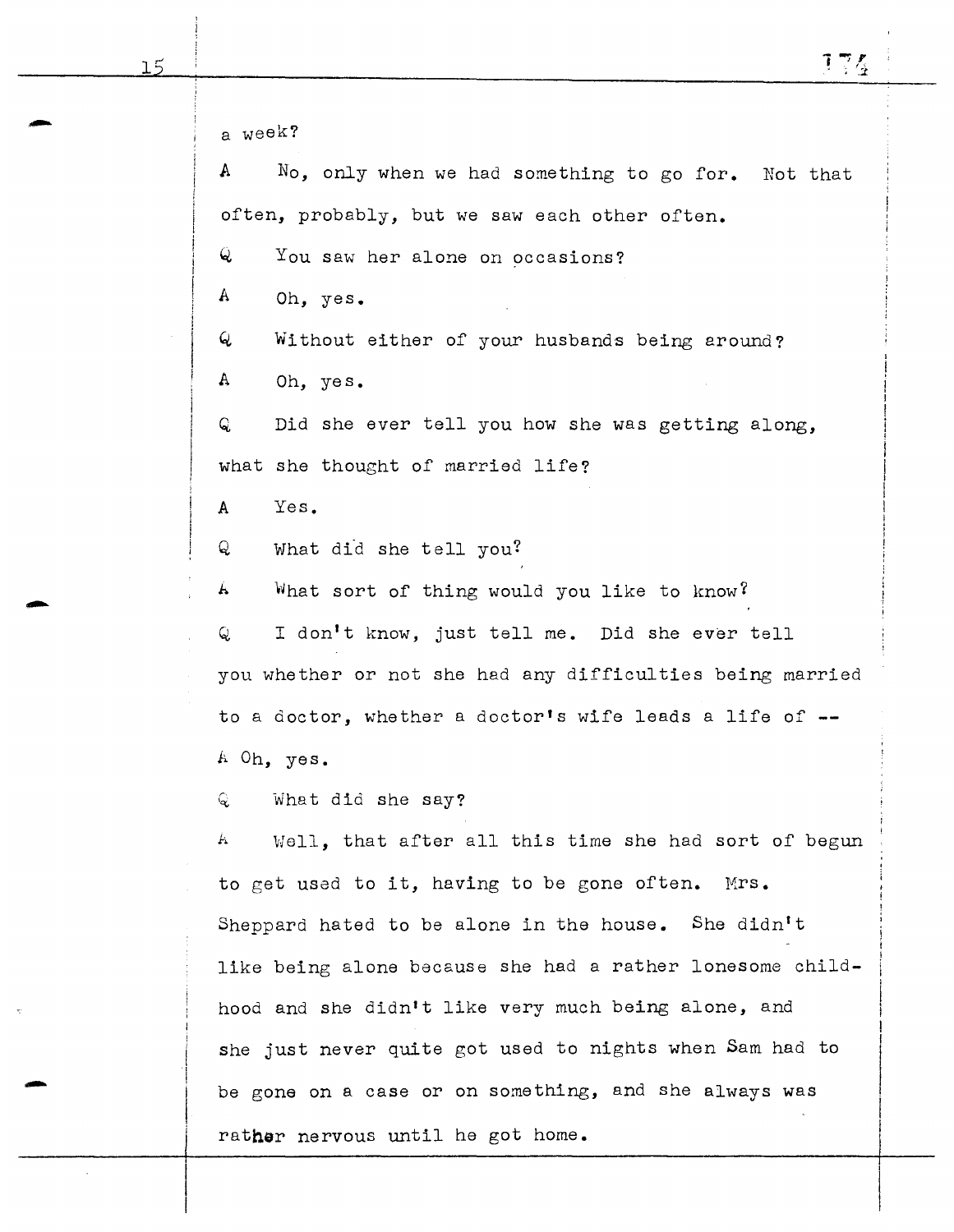Q Did she ever tell you that she checked the hospital and tried to locate Dr. Sam and was unable to find him? A On any particular occasion you mean? Q Any time? A No. Mrs. Sheppard knew most of the things that had been put in the paper as to whether they were so or such,  $\overline{\phantom{a}}$ you know, most wives know rumors that they hear and whether they are so or whether they aren't. Q What rumors do you have reference to? A hegarding the California business. Q What did Mrs. Sheppard think about Susan Hayes? A Hrs. Sheppard had heard the rumor that Dr. Sheppard had been out with Mrs. Hayes and didn't seem to think too much of it, didn't seem to be too upset about it. That is what she said to *me,* anyhow.  $Q$  Did she tell you about it? A Yes.  $Q$  . That she wasn't upset about it? A bhe told me that he had bought a watch for a young lady in California, and I said, "Did it upset you, is there anything to it?" and she said, "No, I don't think there is." Q Did she ever tell you that she contemplated divorce? A No, because apparently all of that must have happened  $\vert$ I |<br>|<br>| I !  $\mathbf{I}$ 

long before we knew them. I am going by what I read, of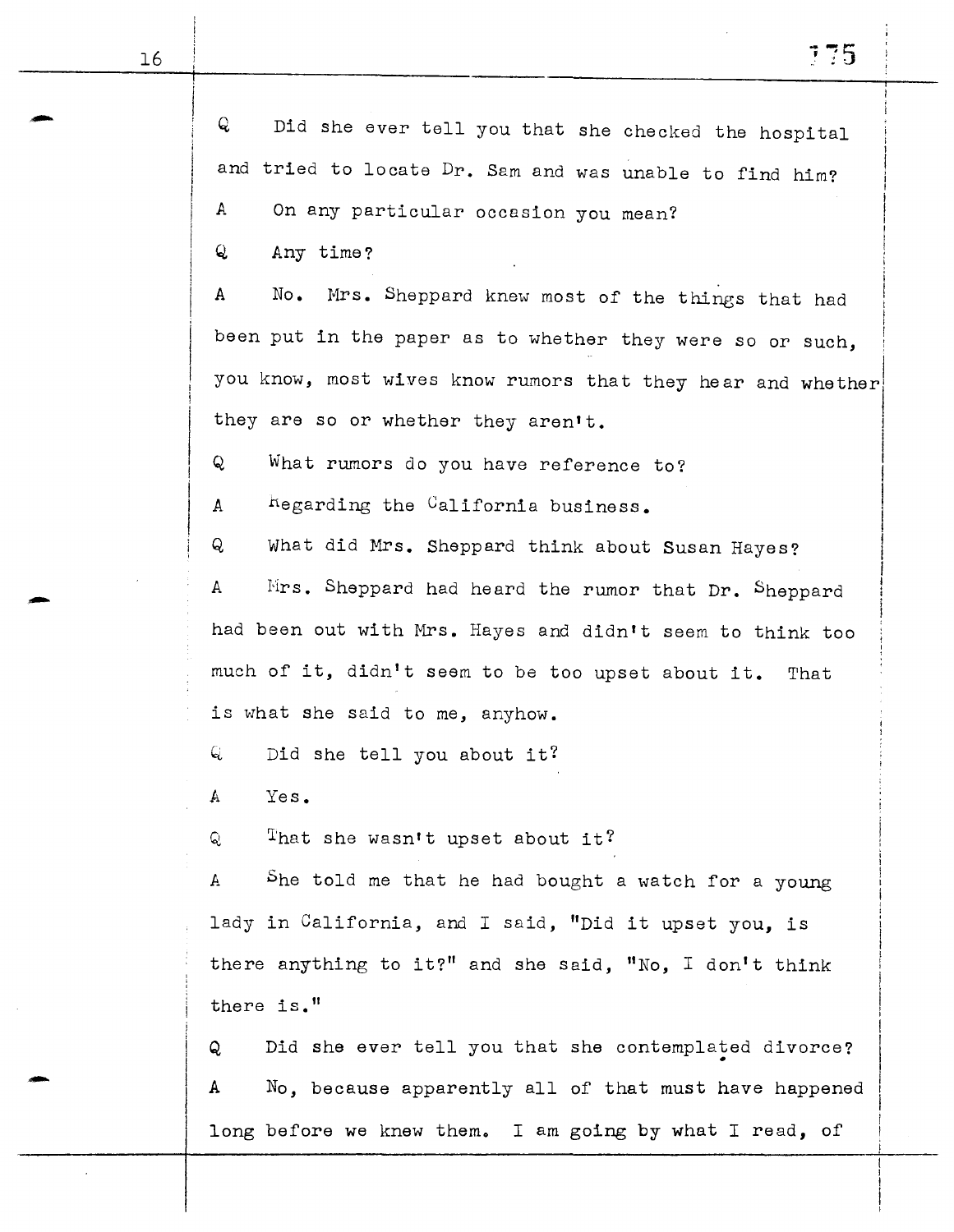-

-

course, and heard. Q When did she tell you about this watch business? A *Oh,* I don't remember when exactly. Q Six months ago?  $A \qquad N_{\Omega}$ Q Or eight months ago, or five months ago or two months ago? A Probably it would be closer to two months or a month ago. Q Two months or & month, that *is* prior to her death? A Yes, I don't i:now of anything that Dr. and Mrs. Sheppard haven't discussed. Q Did she ever indicate to you that her husband had a bad temper?  $A$  No. I never seen Dr. Sheppard that angry, angry enough to have a bad temper. <sup>~</sup>Have you seen him angry?  $A$  Not what you would call angry. I have seen him upset. i That word angry is kind of hard in a ! <sup>I</sup>case like this to describe. I have seen him about as upset as most husbands get in front of friends and that isn't very angry. Q Did she ever tell you about his temper when there was nobody around? <sup>A</sup>No. I know Dr. Sheppard has never laid a hand on

her up until -- well, I have to specify this, I know that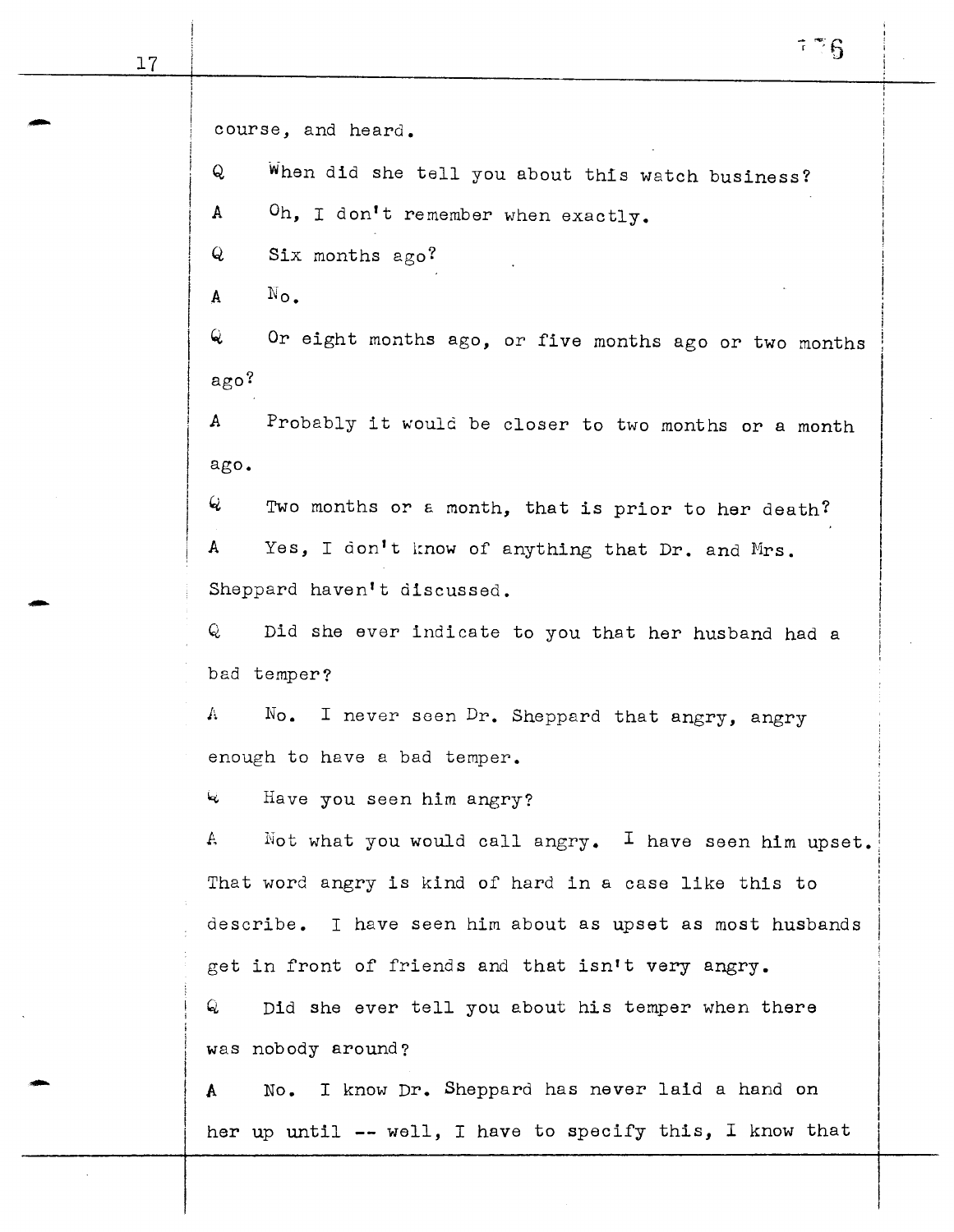he had never touched her  $--$  I assume with temper goes something physical maybe -- up to this winter, because there were six or eight of us who went on a skiing trip and we rode with Dr. and Mrs. Sheppard on the skiing trip, Mr. Ahern and myself, and on the way up we got in the usual discussions that husbands and wives do sometimes, and I was telling him of a very funny incident in our family life, and Dr. Sheppard said, "Well, I can also say that I heve never gotten angry enough with my wife to lay a hand on her," and Mrs. Sheppard laughed and we all laughed and agreed along with it. So I would assume that he had never been angry enough to ever touch her.

 $Q$  How long ago was this?

A This was this winter.

Q This past winter. Were you at any parties where Dr. Sam Sheppard and Mrs. Sheppard were there and where she left because she was angry?

*A* No, I have never been. I have read of those parties in the newspaper, but I wasn't present at any of those.

Q You have not been present at any of those?

A No. They were always there, we often went together and came home together.

Q Did you happen to know this Miss Hayes?

A No, I have never saw her before I saw her picture

-

 $\diagdown$ 

-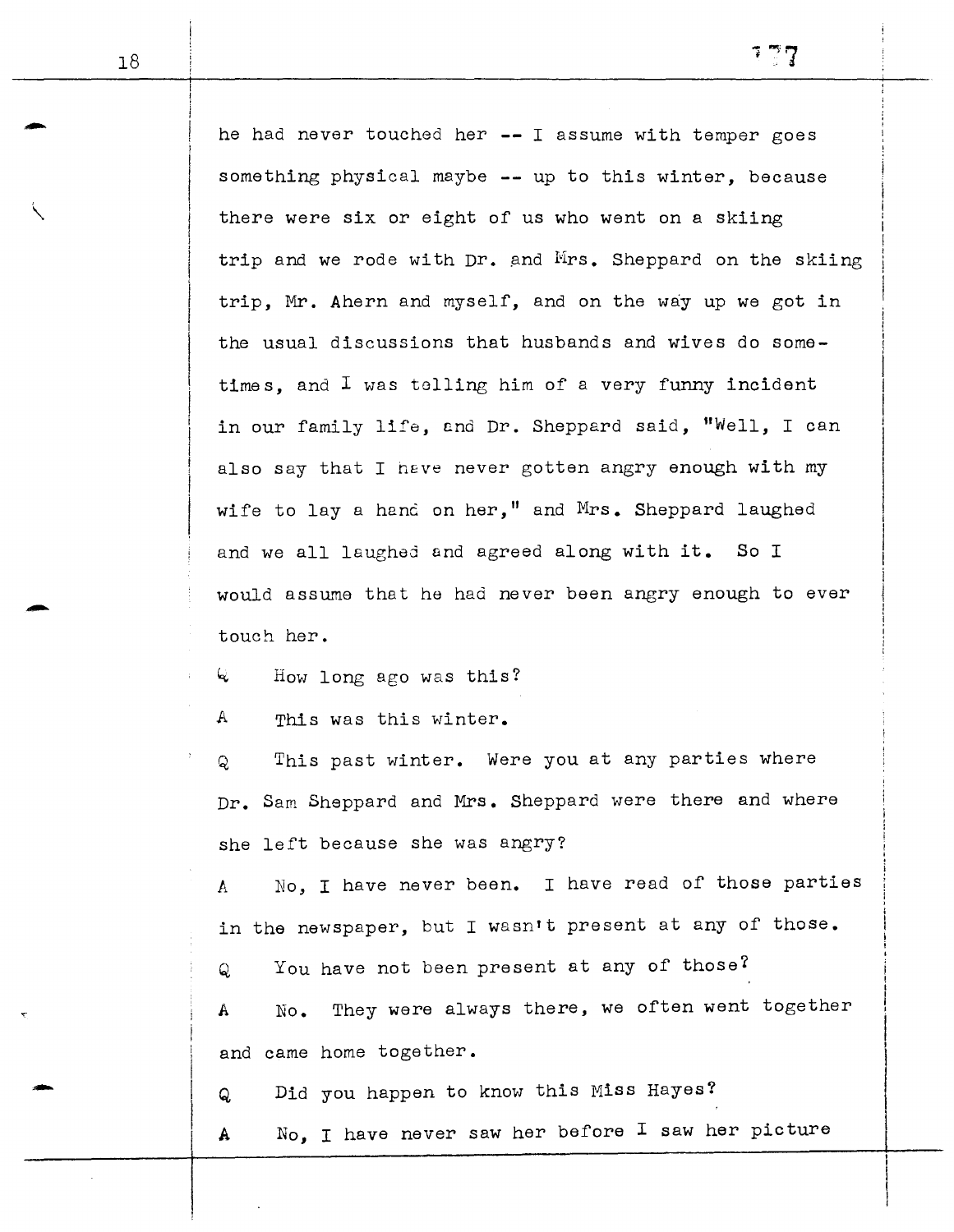I

i I !

in the paper.

Q Who is your family physician?

 $A$  Dr. Ross has been several times. You see, we only have lived here four years and we are Christian Scientists. so we don't have a doctor very often. But Dr. Ross has come to the house to look after the children and came in when Mr. Ahern was ill this winter.

Q Is there anything that you can tell us that would help us that you haven't told us?

A I have thought and thought, and if there was I certainly would tell you. I realize it seems like rather peculiar that we could have spent such a dull and uninteresting evening, but that is the way it was and I can't make any other story out of it.

 $Q$  When did you first hear of Marilyn Sheppard's death<sup>?</sup> *<sup>A</sup>*Mayor Houk called me up some time about ten after six on Sunday morning.

 $Q$  Ten after six?

A Yes, some time around that.

*<sup>Q</sup>*When you left the Sheppard home did you lock the back door, that is, the door that goes out to the lake? A I didn't lock it when we left. When I brought the last of the dishes in off the porch I locked the door that goes from the living room on to the porch. I turned the switch and put the night chain on.

-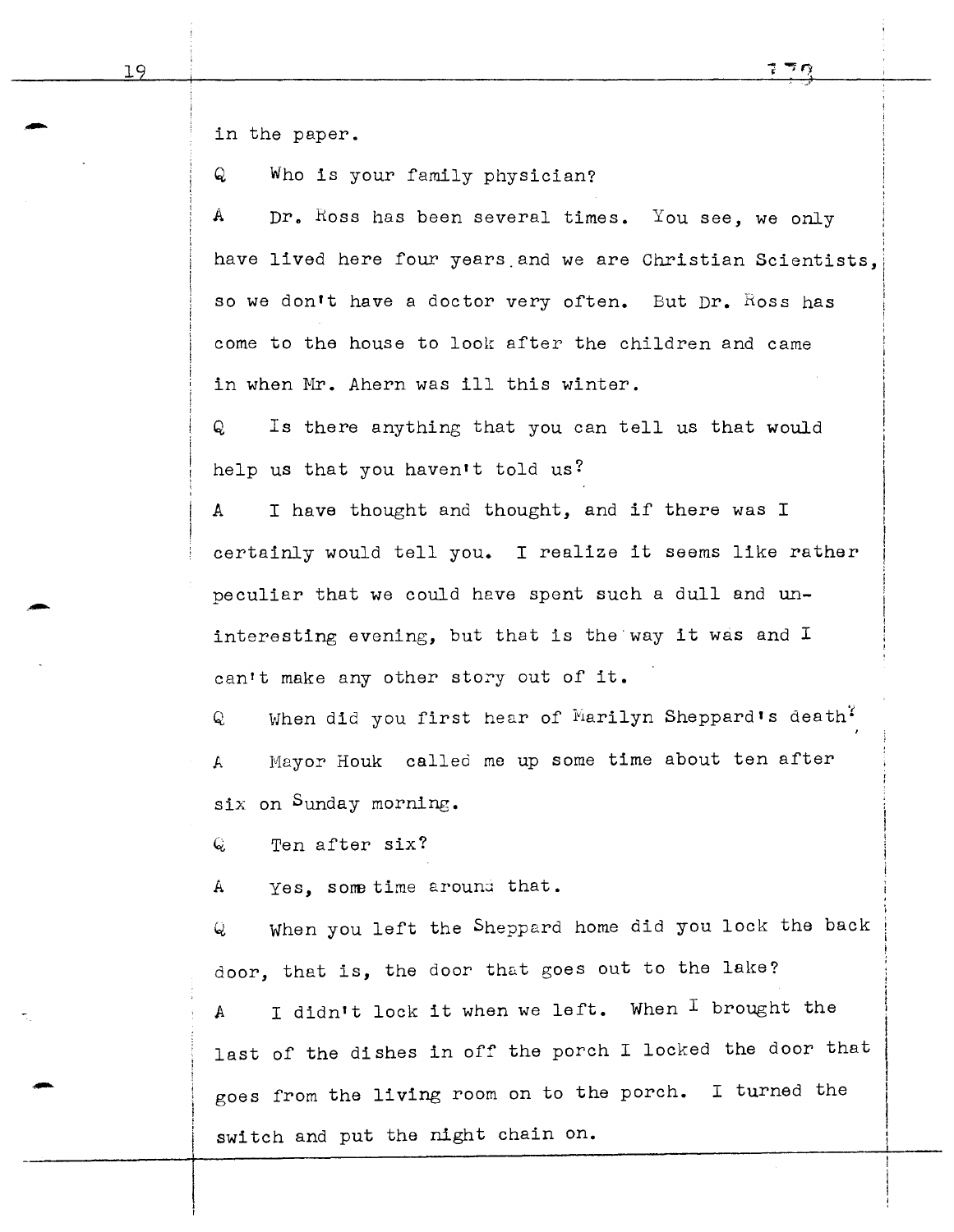Q You put the night chain on? A Yes. Q And you turned, you cell it a switch? A Well, it is one of those little --Q Knobs? A Yes.  $Q$  Did you close the screen door? A No. Q Was the screen door closed at the time you were out on the porch? A It was closed, but whether it was locked or *not,*  that I don't know.  $\mathcal{L}$  Now, the door leading on to Lake Road, you know was closed, you don't know anything about it being locked? A  $\sim$  No,  $\overline{1}$  don't. I wish that I did. But we left and we turned our backs, s&id good-bye, and walked towerds the car, and I can't to the best of me recall hearing a click or anything. We would have, of course, paid particular attention if he hadn't been in the house. Now, on Sunday, July  $\downarrow$ th in the afternoon you were in the Sheppard home?  $A$  No, I wasn't in the Sheppard home until the next morning. morning.<br>
Q The next morning?

A Or, when was July  $\downarrow$ th -- yes, the next morning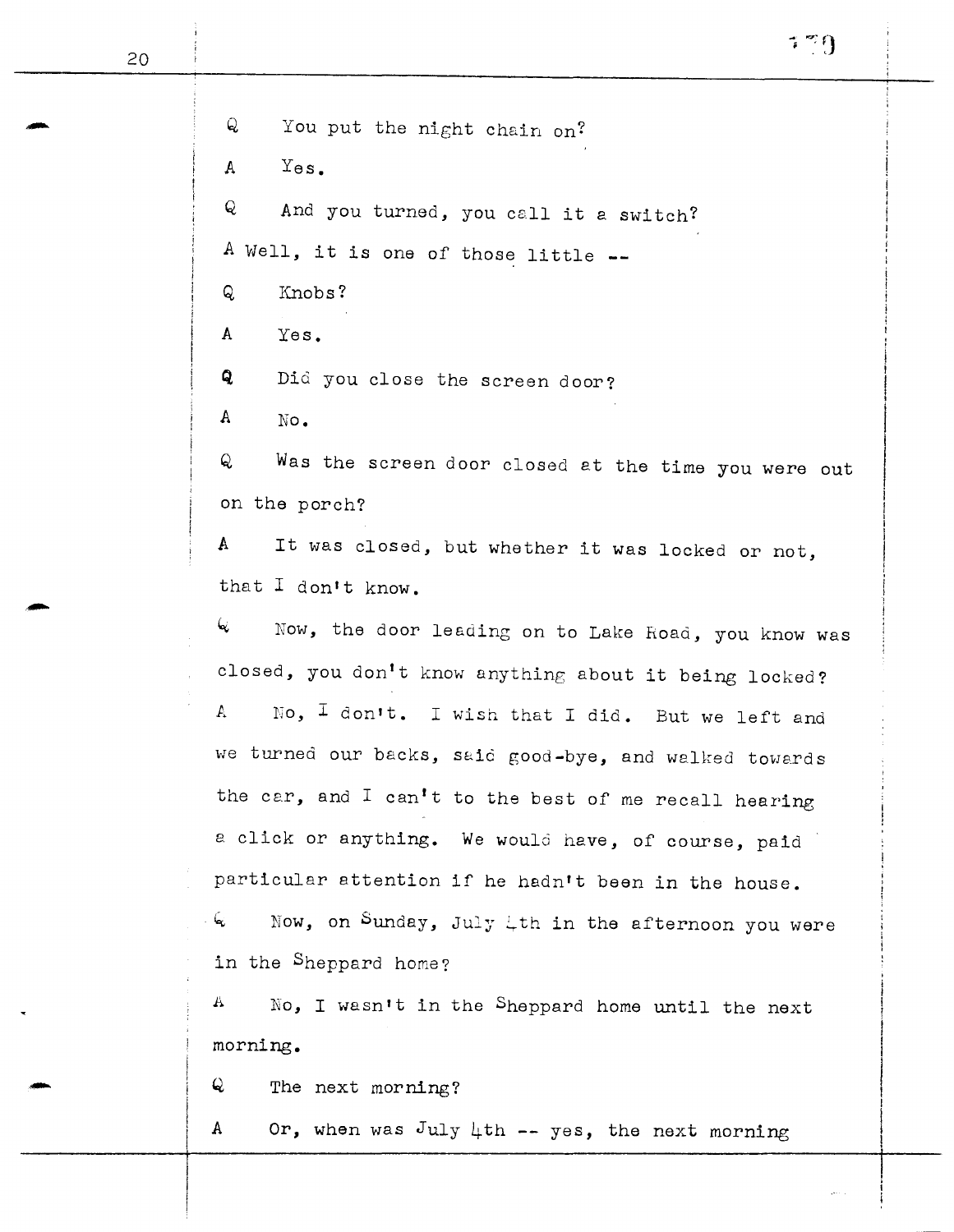$\overline{\phantom{a}}$  $\vert$ 

I I

when they asked me to come down and see if anything had been changed in the living room that I could recall.

Q All right, what changes did you notice? A The chairs had been put back, the two chairs, armchairs, that we had pulled up.

Q They were put back?

A I can only describe with my hands. You know where the couch is, and the chair, usually, there is a chair that sits by the couch, there were two armchairs side  $\overline{\phantom{a}}$ I I  $\mathbf{I}$ |<br>|<br>| I I by side that Mr. Ahern and I were sitting watching television, and the chairs had been put back in their place.  $\mathbf{I}$ I I ' i

Q They were put back in their usual position?

*A* Yes, everything else was exactly the same.

 $Q$  bid you notice the secretary or the desk in the living room?

A Well, of course, that was opened and scattered. I am not speaking of those things.

Q That was open and scattered?

A When I came in, that would be Tuesday morning, Monday morning, yes.

Q Did you notice the couch? A Yes.

Q With the corduroy jacket on it?

<sup>A</sup>*Yes,* laying down towards the end.

Q That was the same jacket?

-

-

"'

·-